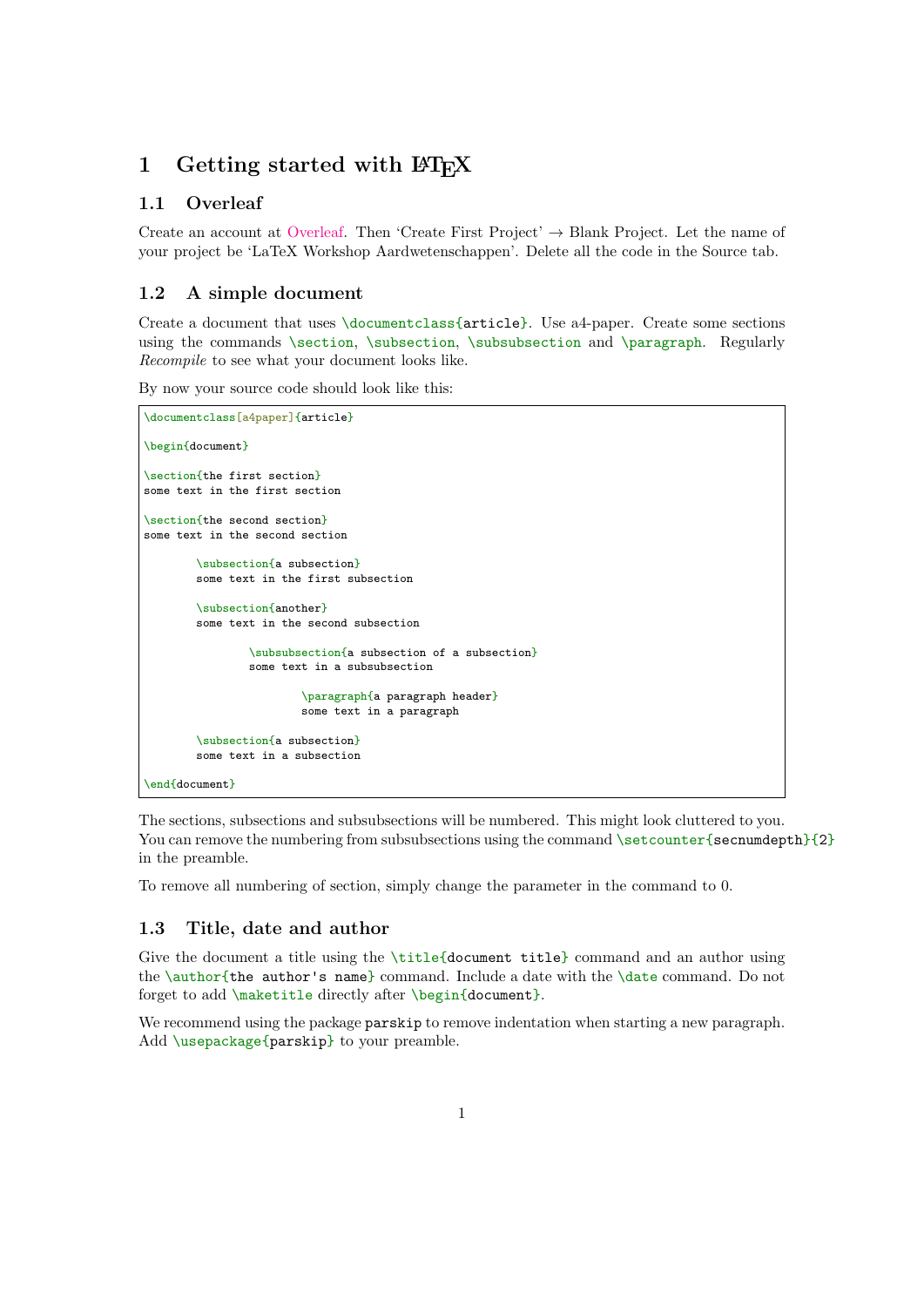tip: use the command  $\land$  and to add multiple authors.

By now the document should look like this:

```
\documentclass[a4paper]{article}
\usepackage{parskip}
\setcounter{secnumdepth}{2}
\title{my article}
\author{Donald Knuth \and Leslie Lamport}
\date{4 March 2022}
\begin{document}
\maketitle
.
.
.
\end{document}
```
#### 1.4 Formatting text

Recreate the text in the box, using the following commands.

- \textbf bold
- $\bullet$  \textit *italic*
- \underline underline
- \sout strikethrough add to preamble: \usepackage[normalem]{ulem}
- \textsc Small caps

We consider a horizontal vertical cross section of an INFINITELY LONG POLDER. The polder consists of a confined aquifer.

#### 1.5 Color

To use color add the following code to your preamble: \usepackage{xcolor}. Now you can use \textcolor{red}{red text here} to make the rainbow below.

The colors used are 'red', 'orange', 'yellow', 'green', 'blue', 'indigo' and 'violet'. But 'indigo' is not one of the defined colors in LaTeX. The easiest way to use this color is to find the RGB values for indigo(dye) at [latexcolor.com.](https://www.latexcolor.com) Put \definecolor{indigo}{rgb}{0.0, 0.25, 0.42} in your preamble to use this new color.

# Rainbow

#### 1.6 Text size

Use {\Large Text} for larger text. Other options are: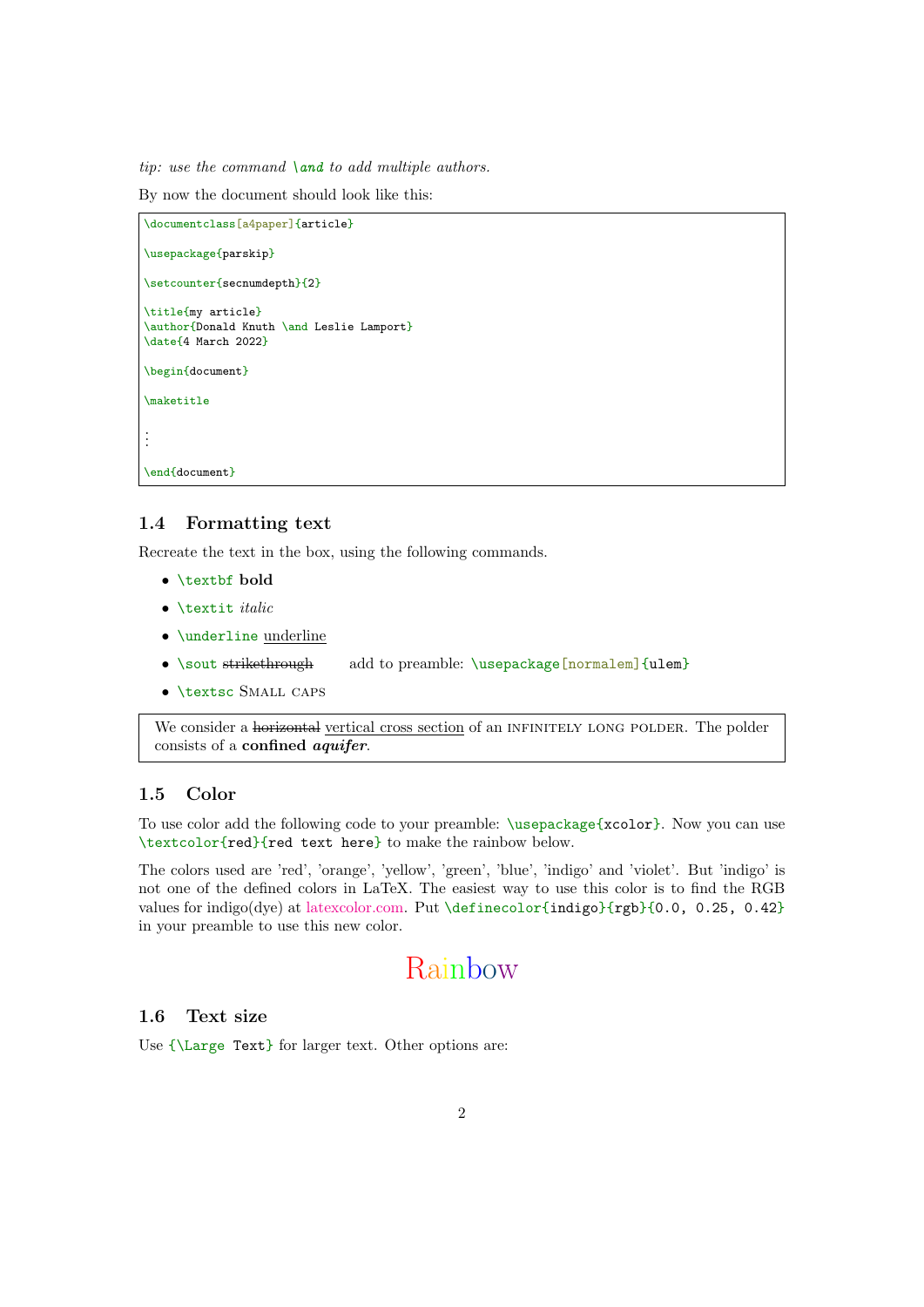| tiny         |
|--------------|
| scriptsize   |
| footnotesize |
| small        |
| normalsize   |
| large        |
| Large        |
| LARGE        |
| huge         |
| Hug<br>Э     |
|              |

Now recreate the following text:

We consider a Large vertical cross section of an infinitely tiny polder. The polder consists of a  $Huge$  confined aquifer.

### 1.7 Curly braces

Try the following commands with and without curly braces: \underline Test vs \underline{Test} en \section Titel vs \section{Titel}. What is the purpose of curly braces in  $L^2[X]$ ?

## 2 Math

Recreate the following math content:

I can write inline math such as 
$$
a^2 + b^2 = c^2
$$
. I can also give equations their own space:  

$$
||\vec{x} + \vec{y}|| \le ||\vec{x}|| + ||\vec{y}||
$$
(1)

<span id="page-2-0"></span>
$$
\int_{a}^{b} x^{2} dx = \frac{1}{3} (a^{3} - b^{3})
$$
\n(2)

$$
q = -\frac{k}{\mu L} \Delta p
$$
 Darcy's Law  

$$
\frac{\Delta p}{L} = -\frac{150\mu}{\Phi_{\rm s}^2 D_{\rm p}^2} \frac{(1 - \epsilon)^2}{\epsilon^3} u_{\rm s}
$$
 Kozeny-Carman equation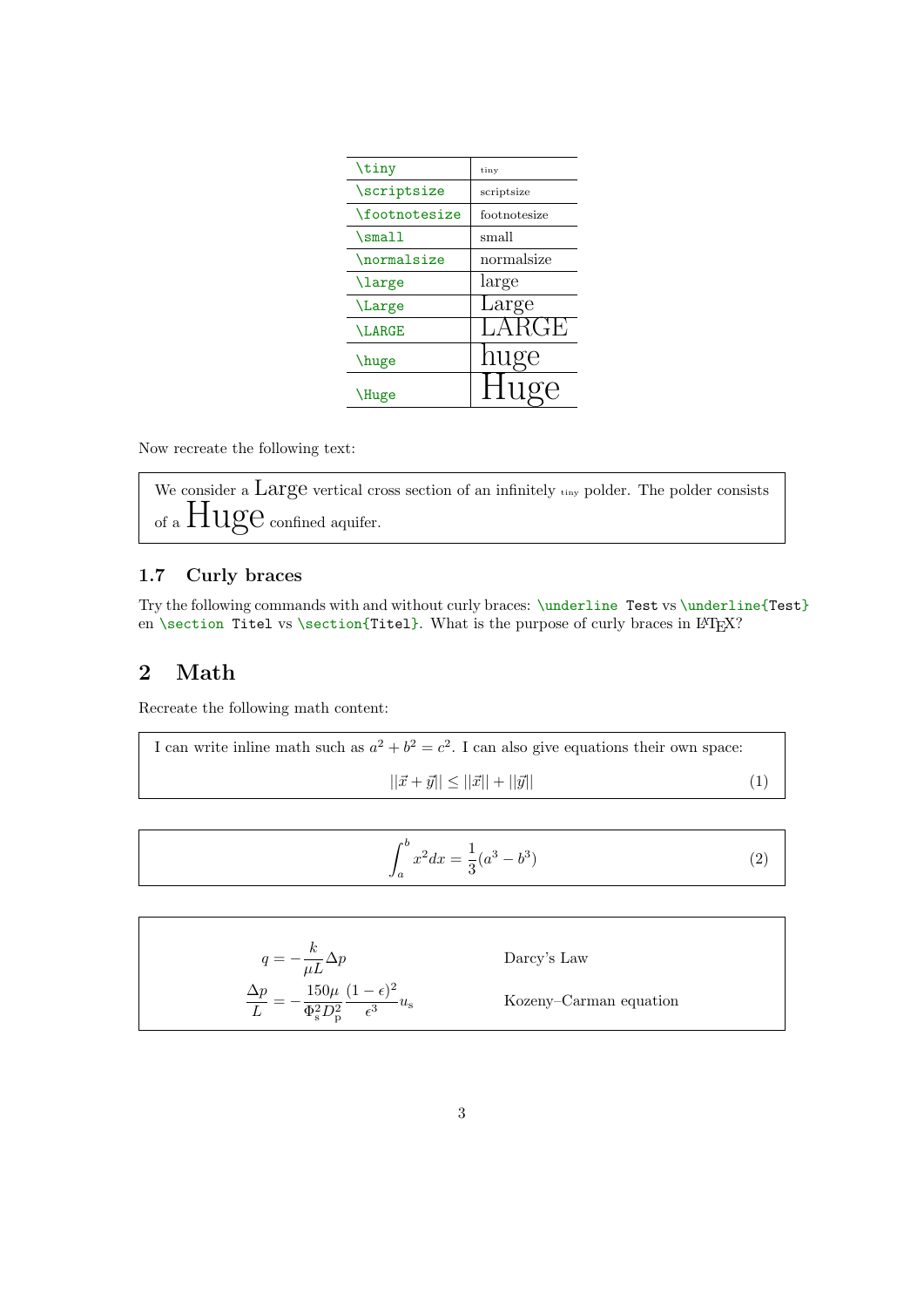# 3 Chemistry

Use \usepackage[version=4]{mhchem} for chemical formulas. Consult the documentation at [ctan.org/pkg/mhchem](https://ctan.org/pkg/mhchem) (Package documentation PDF).

Now recreate the following excerpt from a geochemistry book:

The most fundamental of all aqueous geochemical reactions is the dissociation of water: H<sub>2</sub>O  $\rightleftarrows$  H<sup>+</sup> + OH<sup>-</sup>. The pH scale for water changes with temperature. At 0 °C  $K_{H_2O} = 10 - 14.9$  and the pH is 7.45.

In the dissolution of fluorite the hydration role played by water is not explicitly written, but the hydration reactions and their aqueous complex can be approximated by:

$$
Ca^{2+} + 6 H_2O \xrightarrow{H_2O} Ca(H_2O)_6{}^{2+}
$$
  

$$
F^- + 6 H_2O \longrightarrow F(H_2O)_6{}^{-}
$$

### 4 Tables

Recreate the following tables using the \tabular commmand. There exist many packages for creating tables, some of them are listed [here on stackexchange.](https://tex.stackexchange.com/questions/12672/which-tabular-packages-do-which-tasks-and-which-packages-conflict)

|                    | cell1             |     | cell2        |    |  |
|--------------------|-------------------|-----|--------------|----|--|
|                    | cell <sub>3</sub> |     | cell4        |    |  |
|                    | $\boldsymbol{x}$  | -2  | $\mathbf{0}$ | 2  |  |
|                    | f(x)              |     |              | 8  |  |
| $\overline{f'(x)}$ |                   | -12 | $\mathbf{0}$ | 12 |  |
|                    |                   |     |              |    |  |

<span id="page-3-0"></span>

| Mineral          | Albite | Anorthite |
|------------------|--------|-----------|
| SiO <sub>2</sub> | 68.74  | 43.19     |
| $\rm Na_2O$      | 11.82  | 0.0       |

Table 1: Mineral compositions in oxide wt. %

### 5 Figures

Recreate [Figure 1.](#page-4-0) Use \caption and width=0.5\textwidth. The position of the figure should be at the bottom of the page if possible, otherewise approximately here in the text or on a special page for floats.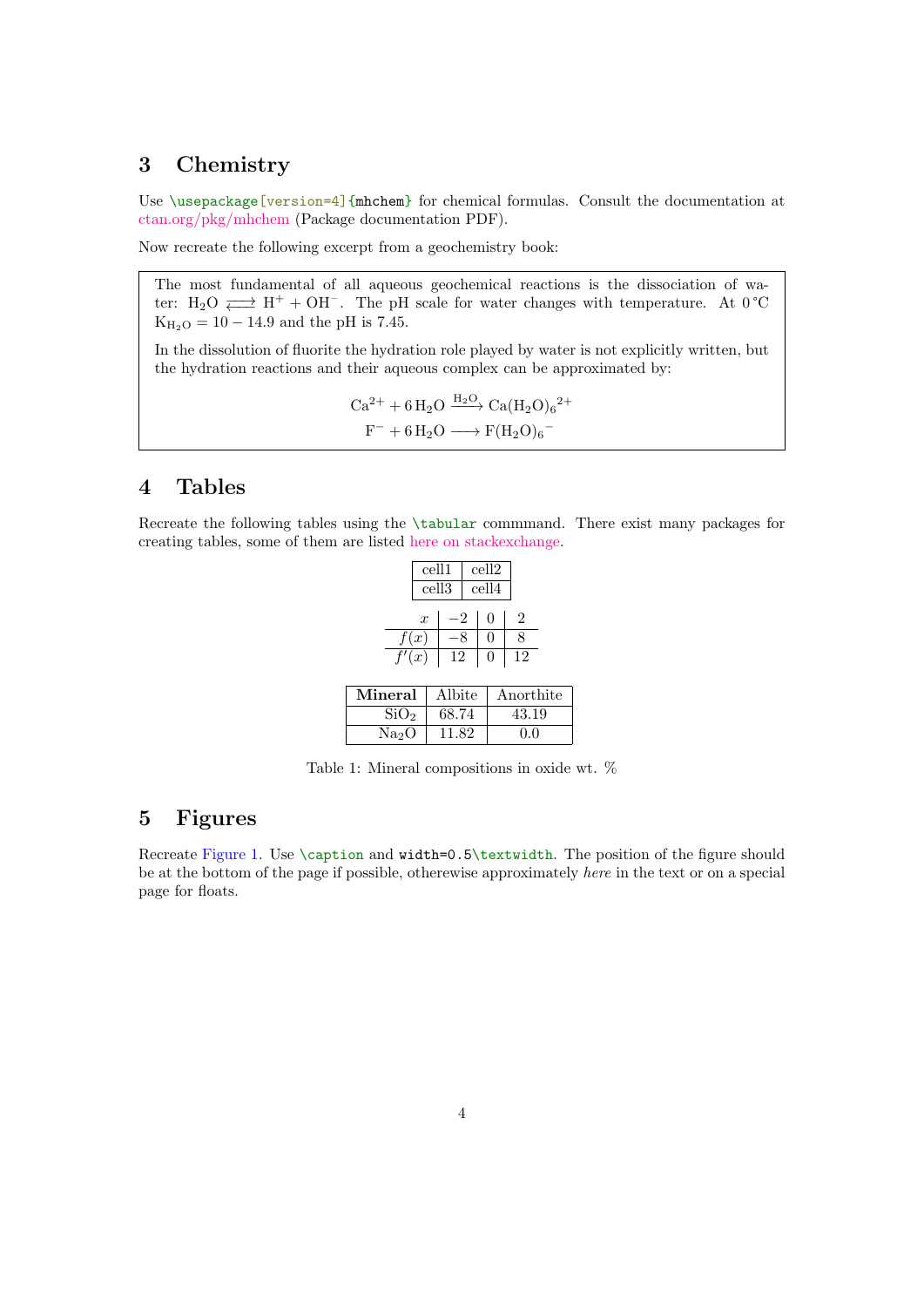<span id="page-4-0"></span>

Figure 1: SAM result for Kaolinite in Cuprite, Nevada desert in the USA deribed on an AVIRIS image.

## 6 Labels and cross-referencing

Add labels to the triangle inequality, the table of mineral compositions and the picture of kaolinite. Create a list with a reference to each.  $hint:$  use  $\usepace{bold}$   $\to$   $\usepace{bold}$   $\{hyperref\}$ en the command **\autoref**.

- The triangle inequality: [Equation 1](#page-2-0)
- Mineral compositions: [Table 1](#page-3-0)
- Kaolinite: [Figure 1](#page-4-0)

# 7 The bibliography

We will now create a bibliography with a single article.

Find the article by "Optimization of water level monitoring network in polder systems using information theory" on [scholar.google.com,](https://scholar.google.com/) press " Cite and then BibTeX. Copy this text.

Create a new file on Overleaf called mybibliography.bib. Paste the text from Google Scholar into this new file.

Now cite the article somewhere in your document, using \cite and add a bibliography at the end of your document, just before \end{document} hint:

```
.
.
.
... the general solution of the well-known \emph{Polder Problem}\cite{alfonso2010}
.
.
.
\bibliographystyle{plain}
\bibliography{literatuur.bib}
\end{document}
```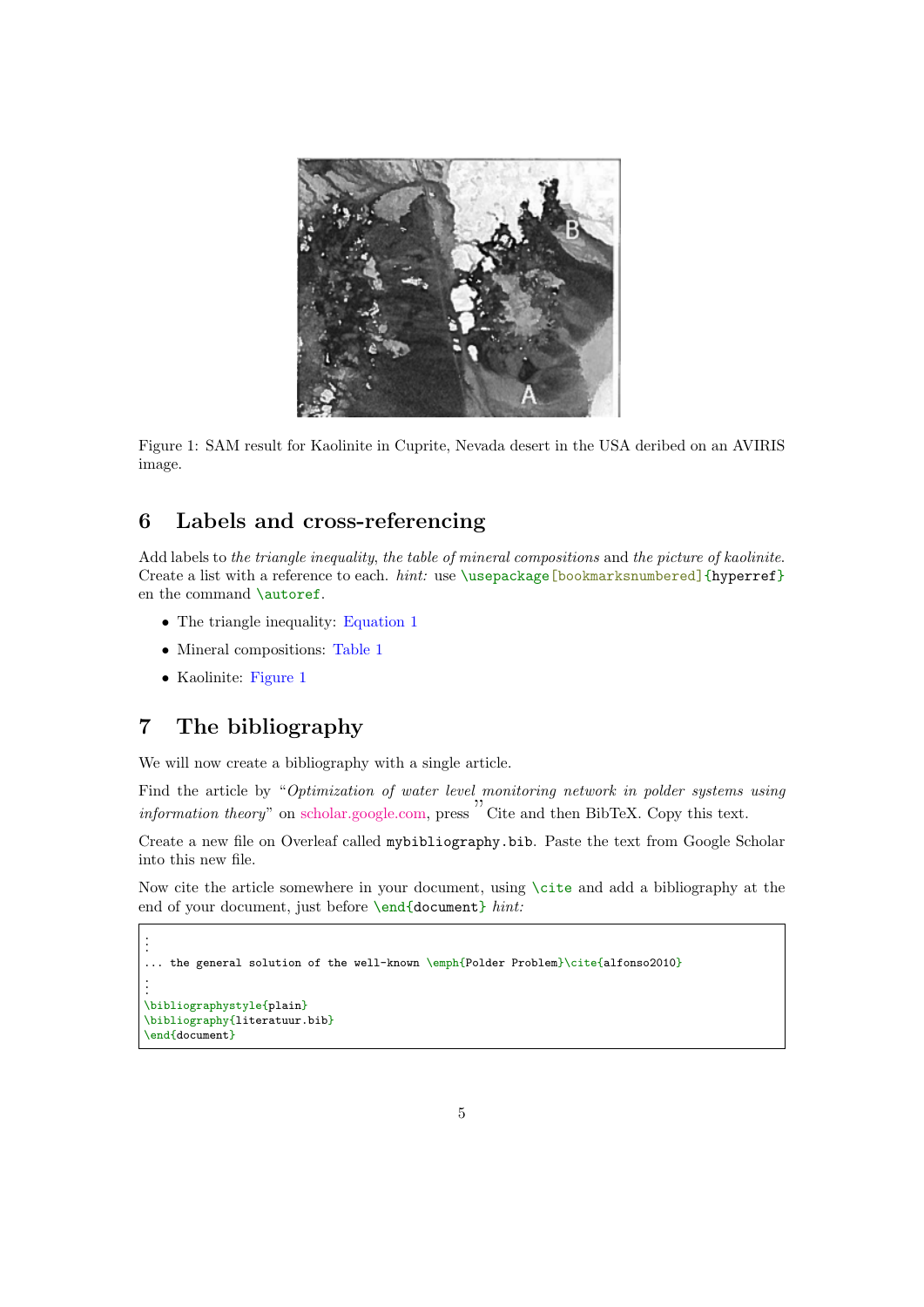The hydraulic head distribution in the Polder satisfies the general solution of the well-known Polder Problem[\[1\]](#page-5-0).

## References

<span id="page-5-0"></span>[1] Leonardo Alfonso, Arnold Lobbrecht, and Roland Price. Optimization of water level monitoring network in polder systems using information theory. Water Resources Research, 46(12), 2010.

## 8 Final assignment

Use what you have learned to recreate the following (fictional) scientific article. The solution will be made available at [vkuhlmann.com/latex](https://www.vkuhlmann.com/latex)

#### Hints:

- 1. The margins are 2.54cm and the document uses A4 paper.
- 2. Create a \newcommand for  $[m/s]$  and  $[m]$ . Take a look at the siunitx package for degrees Celsius and m/s.
- 3. Use \usepackage[version=4]{mhchem} for chemical formulae. You can find the documentation at [ctan.org/pkg/mhchem](https://ctan.org/pkg/mhchem)
- 4. Use the package parskip.
- 5. Use newpage directly after tableofcontents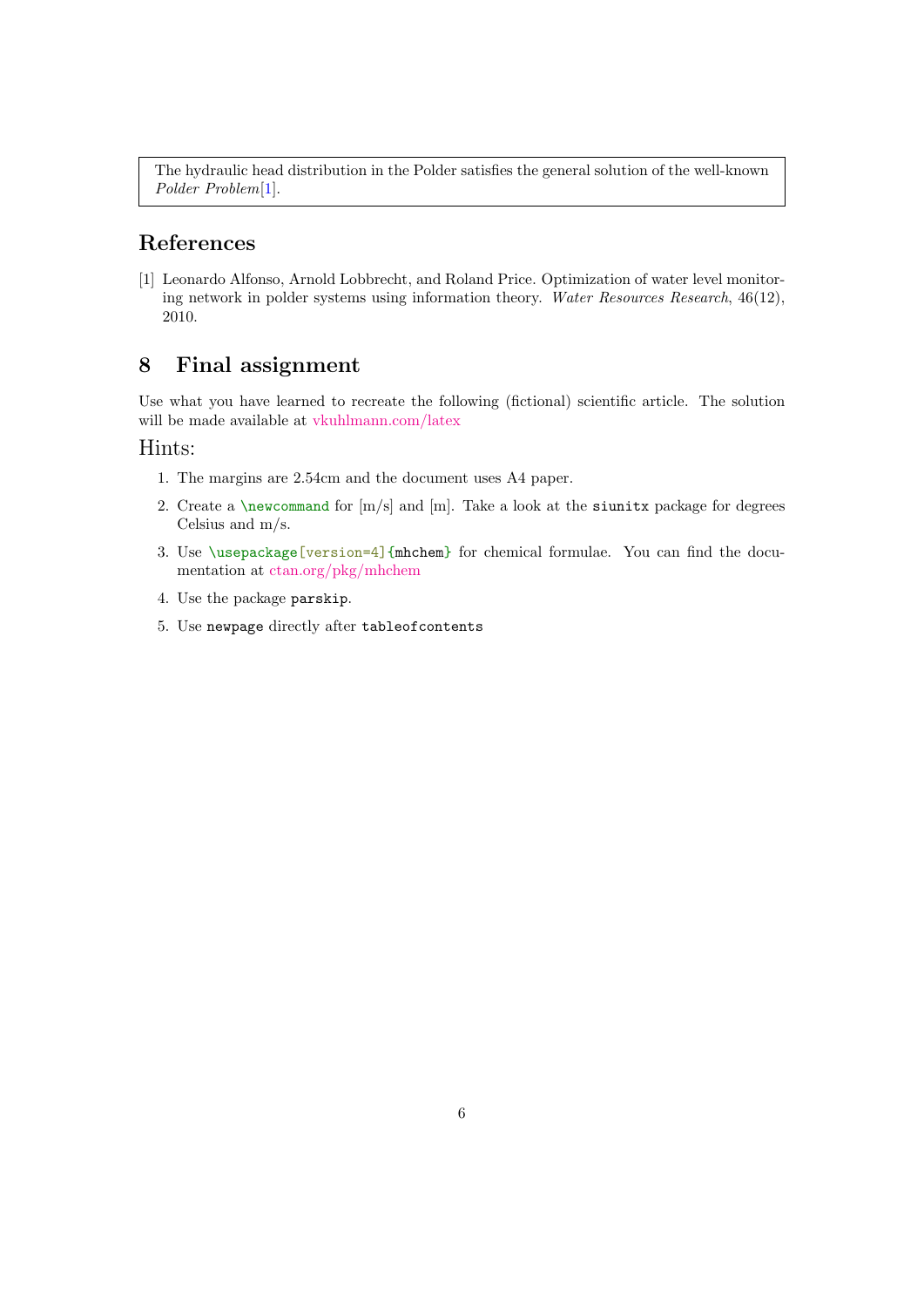# Principles of Groundwater Flow

Tim Weijers Vincent Kuhlmann

March 13, 2022

# Contents

| 1 The polder problem   |   |
|------------------------|---|
| 2 Mineral compositions | 2 |
| 3 Kaolinite in cuprite | 2 |
|                        |   |
|                        |   |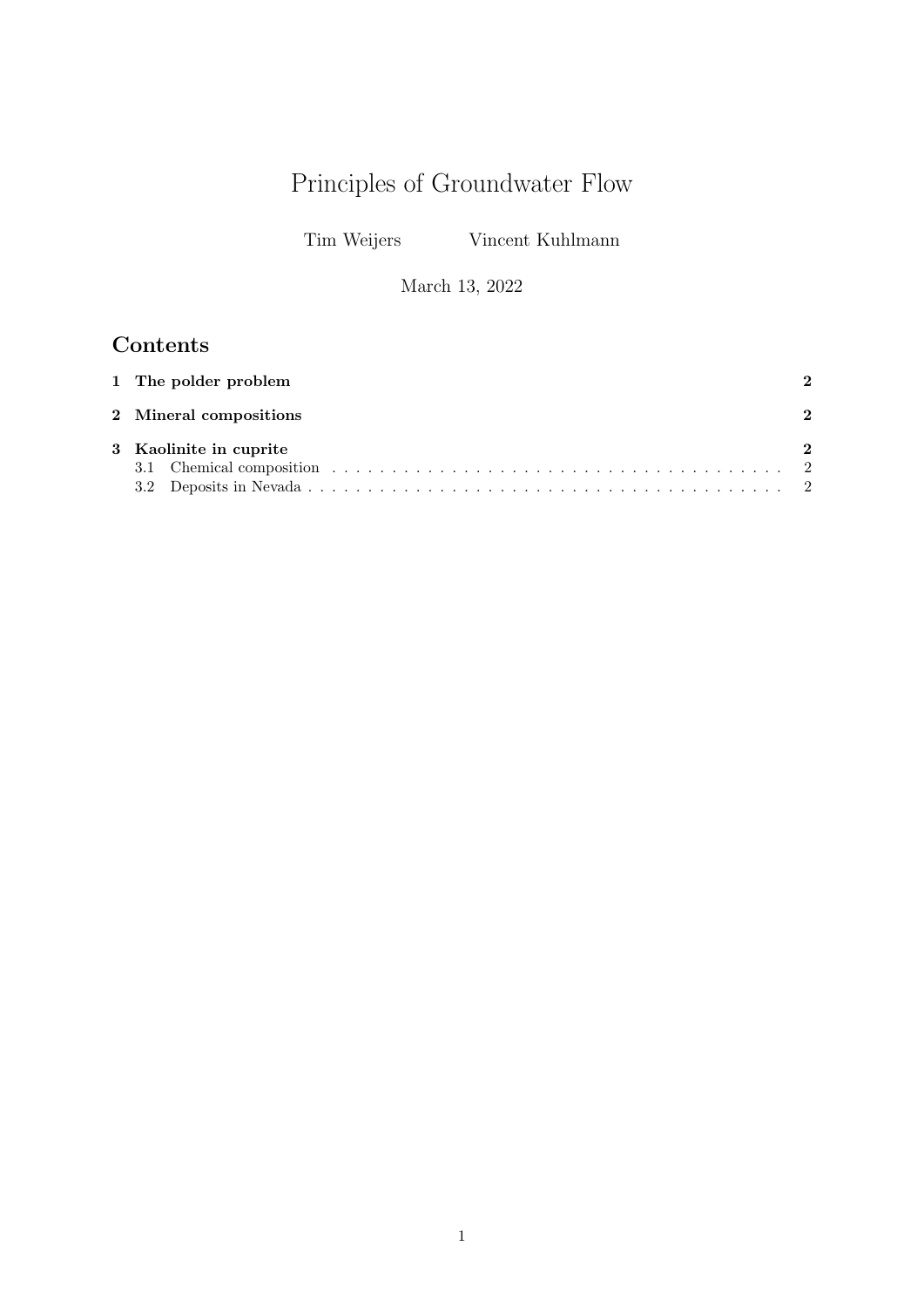### 1 The polder problem

1. We consider a vertical cross section of an infinitely long polder. The polder consists of a confined aquifer with hydraulic conductivity  $k_1$  [m/s] and thickness D [m]. The top layer has thickness b [m] and hydraulic conductivity  $k_2$  [m/s]. We refer to  $h_p$  [m] as 'Polder level'. Note that  $h(+\infty) = h_p$ . The ambient air temperature is 23 °C.

The hydraulic head distribution in the Polder satisfies the general solution of the well-known Polder Problem[1]:

$$
h(x) = C_1 e^{+\frac{x}{\lambda}} + C_2 e^{-\frac{x}{\lambda}} + h_p \tag{1}
$$

Where  $\lambda$  is the seepage factor

$$
\lambda = \sqrt{\frac{k_1}{k_2} bD} \tag{2}
$$

and  $C_1$  and  $C_2$  are yet unknown constants.

- (a) Determine the constants  $C_1$  and  $C_2$
- (b) Explain in words why it follows from Equation 1, that the following equalities must both hold:

$$
Q'(0) = \frac{k_1 D}{\lambda} (h_0 - h_p)
$$

$$
Q'(0) = \int_0^{+\infty} q_z(s) ds
$$

2. Balance the following redox equation (using  $H^+$  and  $H_3O^-$ )

$$
MnO2(s) + S2O32- \longrightarrow MnOOH(s) + SO32-
$$

### 2 Mineral compositions

Table 1 contains information about the composition of certain minerals.

| Mineral           | Albite | Anorthite |
|-------------------|--------|-----------|
| SiO <sub>2</sub>  | 68.74  | 43.19     |
| Na <sub>2</sub> O | 11.82  | 0.0       |

Table 1: Mineral compositions in oxide wt. %

### 3 Kaolinite in cuprite

#### 3.1 Chemical composition

Kaolinite is a Clay Mineral, with the chemical composition  $Al_2Si_2O_5(OH)_4$ . Cuprite is a brownishred mineral. The average kaolin price is estimated to reach \$160 \$180 per ton by 2025.

#### 3.2 Deposits in Nevada

Recent measurements show deposits of the mineral kaolinite in cuprite in the Nevada desert, as seen in Figure 1.

#### References

[1] Leonardo Alfonso, Arnold Lobbrecht, and Roland Price. Optimization of water level monitoring network in polder systems using information theory. Water Resources Research, 46(12), 2010.